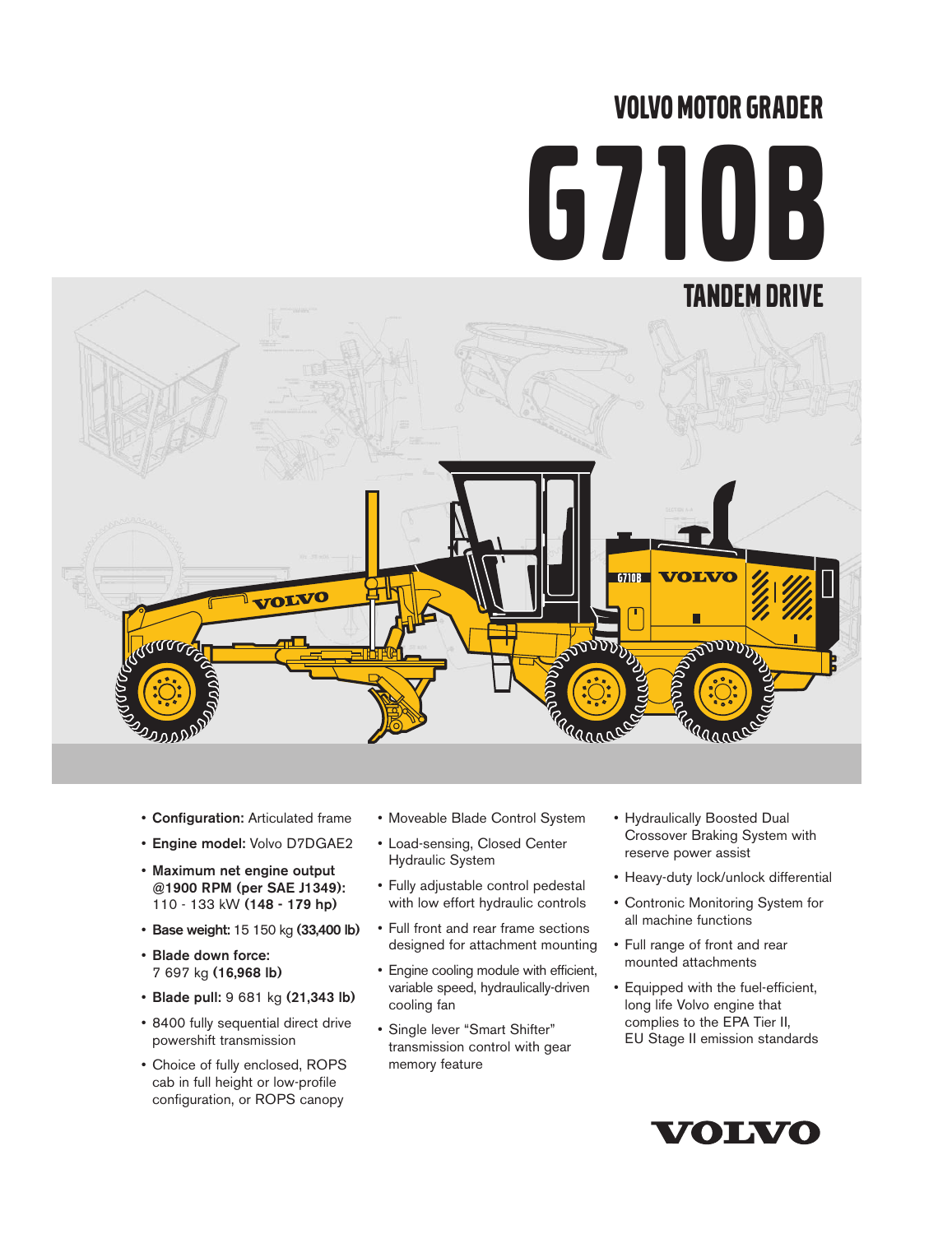

# OPERATING WEIGHT **TRANSMISSION**

Weights shown include full cab with ROPS, all operating fluids and operator.

#### Base

#### Typically equipped operating weight:

| includes 14.00 x 24, 12 PR, G-2 tires on 254 mm (10") rims and  |
|-----------------------------------------------------------------|
| 4 267 x 635 x 22 mm (14' x 25" x 7/8") moldboard and scarifier. |
|                                                                 |
| Maximum combined capacity  20 865 kg (46,000 lb)                |
| Maximum weight - front 6 622 kg (14,600 lb)                     |
| Maximum weight - rear. 14 243 kg (31,400 lb)                    |

Weight adjustments for various options are listed at the rear of the brochure.

Note that adding weight and attachments to the base grader may necessitate a tire upgrade since the maximum weight capacity of the tire may be exceeded.



# **PRODUCTIVITY**

Blade pull at base weight (no wheel slip, 0.9 traction

co-efficient) . . . . . . . . . . . . . . . . . . . . . . . . . . . 9 681 kg (21,343 lb) Blade down force

• cutting capability (ISO 7134). . . . . . . . . . 7 697 kg (16, 968 lb) Blade down force is the maximum downward force which may be applied at the cutting edge.



# ENGINE DATA TANDEMS

#### G710B

| Make/Model  Volvo D7DGAE2                                    |
|--------------------------------------------------------------|
| Type  4 Cycle, Turbocharged, Aftercooled                     |
|                                                              |
| Bore & stroke 108 x 130 mm (4.25" x 5.11")                   |
|                                                              |
| Maximum net engine output @ 1900 RPM                         |
| (per SAE J1349)  110-133 kW (148-179 hp)                     |
| Rated gross brake horsepower @ 2200 RPM                      |
| • Gears forward 1, 2 and Reverse 1  110 kW (148 hp)          |
| • Gears forward 3-8 and Reverse 2-4 129 kW (173 hp)          |
| Rated net brake horsepower @ 2200 RPM                        |
| • Gears forward 1, 2 and Reverse 1  105 kW (141 hp)          |
| Torque @ 1100 RPM  743 N.m (548 lb.ft)                       |
|                                                              |
| • Gears forward 3-8 and Reverse 2-4 124 kW (166 hp)          |
| Torque @ 1400 RPM 801 N.m (591 lb.ft)                        |
|                                                              |
| Performance: Rated net brake horsepower SAE standard         |
| J1349/ISO 3046-2 conditions with water pump, lubricating oil |
| pump, fuel system, air cleaner, alternator and cooling fan.  |

Engine complies to EPA Tier II, EU Stage II exhaust emission standard.

Engine cooling system designed with singular cooler installations, and utilizes a highly efficient, variable speed, hydraulically-driven cooling fan.

Engine equipped with a two stage, dual element, dry type air cleaner with exhaust aspirator and service indicator. 24 volt starting and electrical system with 80 amp (1920 watt) alternator with internal voltage regulator. Two heavy-duty, 12 volt maintenance free batteries with 660 cold cranking amps (CCA) and 160 minutes reserve capacity per battery. 1300 CCA batteries available optionally. System includes battery disconnect.



Make/Model . . . . . . . . . . . . . . . . . . . . . . . . . . . . . . . . . . Volvo 8400

Fully sequential, direct drive, powershift transmission. Engine cannot be started if transmission is in gear. Single lever "Smart Shifter" electronic transmission controller provides self-diagnostics. The flywheel mounted, multi-disc master clutch is oil-cooled and lubricated for long life.

Ground speeds at 2200 RPM with standard tires:

| Forward                                               | Reverse                                        |
|-------------------------------------------------------|------------------------------------------------|
| Gearskm/hmm                                           | Gears  km/h mph                                |
| $1 \ldots \ldots \ldots 3,8 \ldots \ldots 2.4$        | $1 \ldots \ldots \ldots 3,8 \ldots \ldots 2.4$ |
| $2 \ldots 5,4 \ldots 3.4$                             |                                                |
| $3 \ldots \ldots \ldots 7,4 \ldots \ldots \ldots 4.6$ | $2 \ldots 7,4 \ldots 4.6$                      |
| $4. \ldots \ldots 10, 4 \ldots \ldots 6.5$            |                                                |
| 5. 14,7 9.2                                           | $3 \ldots \ldots 14, 7 \ldots \ldots 9.2$      |
| $6 \ldots 20.5 \ldots 12.7$                           |                                                |
| $7.\dots 28.5\dots 17.8$                              | $4.\dots\dots. 28.5.\dots. 17.8$               |
| $8. \ldots \ldots 39.8 \ldots \ldots 24.9$            |                                                |
|                                                       |                                                |

Transmission guard is standard equipment and is hinged for easy access.

Perma Lube U joints on the input/output drive shafts.

#### DIFFERENTIAL / FINAL DRIVE  $M$

#### Make/Model. . . . . . . . . . . . . . . . . . . . . . . . . . . . . . . . . . . Volvo SR30

Single reduction final drive with an operator controlled lock/unlock differential. Rear axles are induction hardened, supported on double row spherical roller bearings.



Robotically welded, tandem case with internal gusseting for maximum torsional strength. Field proven split ring/flanged sleeve tandem mounting and 25 mm (1") thick inner wall resists flexing from side loading during severe applications.

| Thickness • inner wall $\ldots \ldots \ldots \ldots \ldots \ldots \ldots \ldots 25$ mm $(1.00")$ |  |
|--------------------------------------------------------------------------------------------------|--|
|                                                                                                  |  |
|                                                                                                  |  |
| Drive chain pitch 44 mm (1.75")                                                                  |  |
|                                                                                                  |  |

# ENGINE PERFORMANCE CURVE

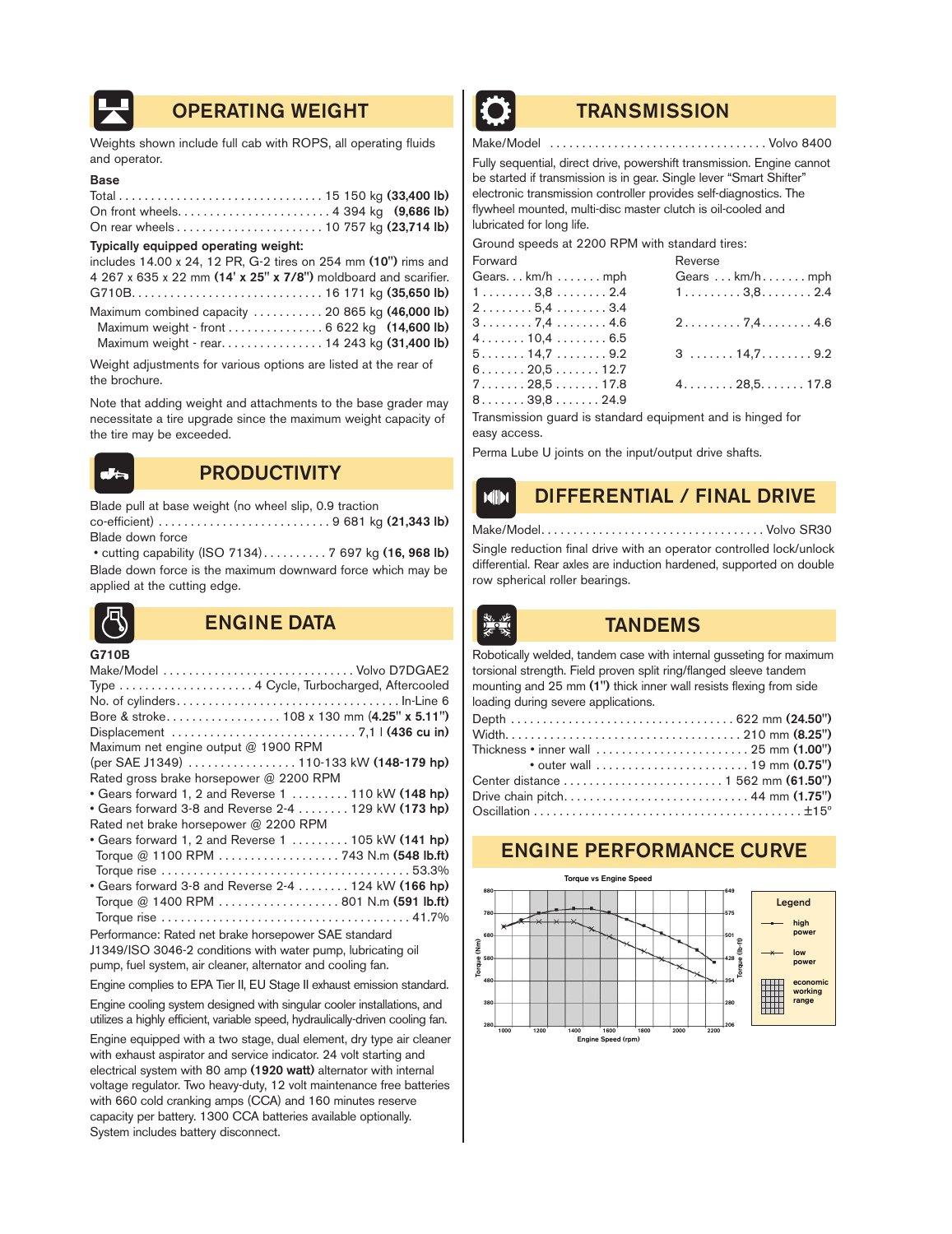



# BRAKES

#### Service Brakes: Foot operated

Fade resistant, hydraulically actuated, wet multiple disc service brakes located at the four tandem drive wheels are self-adjusting, fully sealed and maintenance free. System features crossover dual braking circuits for uniform braking on both sides of the grader. Includes reserve power assist and operator warning system (visual and audible).

#### Parking Brake

Spring applied hydraulic release independent, disc-type parking brake on transmission output shaft and effective on all four tandem drive wheels. Includes visual and audible operator warning system for parking brake on, transmission in gear condition. Transmission will not engage with park brake on.

Braking systems comply to SAE Recommended Practice J1473 OCT. 90, and J1152 APR. 80; ISO 3450-1993-01-28. Volvo uses asbestos-free brake components.



# WHEELS AND TIRES

Tire size. . . . . . . . . . . . . . . . . . . . . . . . . . . . . . . . . . . 13.00 x 24, G-2 Ply rating (PR). . . . . . . . . . . . . . . . . . . . . . . . . . . . . . . . . . . . . . . . . 12 Rim size . . . . . . . . . . . . . . . . . . . . . . . 229 mm (9.0") One piece rim Bolt-on rims are interchangeable between front and rear. Multiple piece rims available.



## FRONT AXLE

Type: Robotically welded steel truss, gusseted for torsional strength, oscillates on a single 80 mm (3.15") diameter center pivot pin.

| A single 102 mm (4") diameter wheel lean cylinder with lock<br>valve is standard equipment. Two 76 mm (3") diameter wheel<br>lean cylinders with lock valve are available optionally. |
|---------------------------------------------------------------------------------------------------------------------------------------------------------------------------------------|



## STEERING

Hydrostatic power steering of front wheels incorporating two steering cylinders. Meets SAE J1511 OCT. 90 with optional secondary steering.

Minimum turning radius using front axle steering, articulation, wheel lean and unlocked differential

| Articulation lock standard. |  |
|-----------------------------|--|

## FRAME

Full front and rear frame sections.

| Front: Robotically welded box section.                                 |
|------------------------------------------------------------------------|
| Dual sloped front frame provides excellent forward visibility.         |
| Minimum dimensions of box section. 267 x 356 mm (10.5" x 14")          |
|                                                                        |
| Vertical section modulus                                               |
|                                                                        |
|                                                                        |
|                                                                        |
| Linear weight - minimum-maximum  159.4 - 346.0 kg/m                    |
| $(107.1 - 232.5 \text{ lb/ft})$                                        |
| Rear: Full perimeter rear frame permits modular powertrain mount-      |
| ing for ease of service and is ideal for attachment mounting.          |
| Optional first user lifetime warranty on frame and articulation joint. |
|                                                                        |

| Minimum dimensions of |  |
|-----------------------|--|
|                       |  |
|                       |  |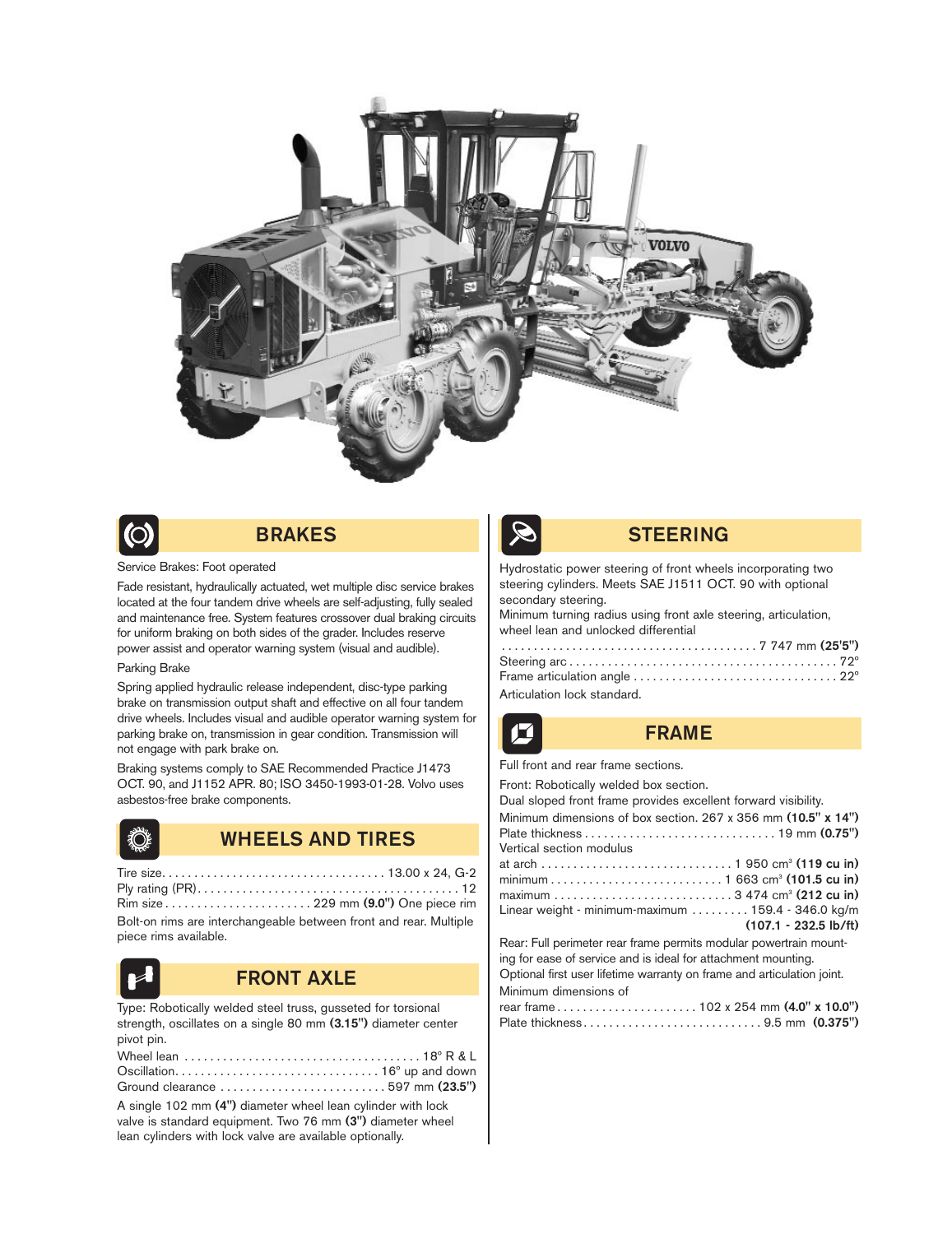

# **ARTICULATION BLADE RANGE**

Twin 114 mm (4.5") hydraulic cylinders articulate the frame 22º right and left. Anti-drift lock valve ensures stable operation.



# **CIRCLE**

Hardened teeth, cut on the outside of the circle for maximum leverage and minimum wear.

Circle to drawbar support is provided at nine points. Three upper circle wear plates, three adjustable clamp plates and three adjustable guide shoes combine to ensure optimum circle support and load distribution. DURAMIDE™ wear plates and bearings at the clamp and guide shoes prevent metal-to-metal contact and provide maximum service life.

DURAMIDE™ is a synthetic bearing material that provides long service life and reduces circle system maintenance requirements. Diameter . . . . . . . . . . . . . . . . . . . . . . . . . . . . . . . 1 683 mm (66.25") Thickness . . . . . . . . . . . . . . . . . . . . . . . . . . . . . . . . . . 32 mm (1.25") Adjustable guide shoes . . . . . . . . . . . . . . . . . . . . . . . . . . . . . . . . . . 3 Adjustable clamp plates . . . . . . . . . . . . . . . . . . . . . . . . . . . . . . . . . . 3 Upper circle wear plates . . . . . . . . . . . . . . . . . . . . . . . . . . . . . . . . . 3



# CIRCLE DRIVE

The Volvo dual cylinder Circle Drive System uses direct acting hydraulic power for exceptional turning and holding capability under full load. The Circle Drive System uses hardened drive pinions and is protected against impact damage by an overload relief valve as standard equipment.



# DRAWBAR

Fully welded box section. Narrow "T" design permits optimum visibility to the work area. Drawbar ball stud provides an adjustment to compensate for different tire sizes. Blade lift cylinder anchors are straddle mounted on drawbar to provide maximum strength and support. Dimensions of



# MOLDBOARD

Standard moldboard with replaceable end bits

|                                              | Blade material SAE 1050 high carbon steel      |
|----------------------------------------------|------------------------------------------------|
|                                              | Edge: through hardened 152 x 16 mm boron steel |
|                                              | $(6" \times 5/8")$                             |
|                                              |                                                |
|                                              |                                                |
| Slide rails supported by DURAMIDE™ bearings. |                                                |

### (Dimensions shown with standard moldboard)

## LEFT RIGHT

| Reach outside tires – articulated frame                                                |
|----------------------------------------------------------------------------------------|
| $\ldots \ldots \ldots \ldots \ldots \ldots$ 3 035 mm (119.5") 3 061 mm (120.5")        |
| Reach outside tires - straight frame                                                   |
| $\ldots \ldots \ldots \ldots \ldots \ldots 2019$ mm $(79.5") \ldots 2045$ mm $(80.5")$ |
| Blade slide  673 mm (26.5") 673 mm (26.5")                                             |
| Circle side shift  775 mm (30.5") 749 mm (29.5")                                       |
| Maximum bank sloping angle $\dots \dots 90^\circ \dots \dots \dots \dots 90^\circ$     |
|                                                                                        |
| Blade cutting depth813 mm $(32.0")$                                                    |
|                                                                                        |
| Superior blade mobility permits steep ditch cutting angles and                         |
| back sloping outside overall machine width.                                            |
|                                                                                        |

CAB AND CONTROLS

All controls are located in a 90° arc forward and to the right of the operator. Enclosed cab has a fully adjustable, cloth covered suspension seat as standard and comes with a 76 mm (3") seat belt. Located forward of the operator are the engine oil pressure, coolant temperature and fuel level gauges, transmission gear indicator and a multi-function Contronic monitoring display. Located in the fully adjustable steering pedestal are the following switches: differential lock/unlock, hazard lights, combination turn signal, horn and high beam headlight. Heater and wiper/washer controls (if equipped), lighting and accessory switches are grouped in the operator's right hand console. This console also contains the ignition key and access to the circuit breaker and fuse panel. An accelerator/decelerator foot pedal and slider type hand throttle are standard equipment. Outside mounted rearview mirrors (L&R) and a convex interior mirror are standard. Interior operator noise levels average 75 dB(A) per ISO 6394 (enclosed cab).

#### Cab options

 $\mathbf{A}$ 

- High-capacity heater/air-conditioner c/w adjustable vents, temperature control and variable speed fan
- Lower opening front windows
- Rear windshield wipers and washers
- Lower front window wipers and washers
- Modular, 24 volt radio and cassette player
- Operator Convenience Package included with air-conditioner option (lunch box, steel vacuum bottle, cup holder and ashtray)
- 24 volt to 12 volt converter for electrical accessories or two way radio installations 25 or 60 amp available
- Bubble type slope meter
	- Transmission and hydraulic filter restriction warning
	- Low hydraulic oil and hydraulic oil temperature indicator
	- Speedometer/odometer

# Full height cab with ROPS

| <b>Inside dimensions</b> |  |
|--------------------------|--|
|                          |  |

| An optional Low-Profile Cab is available with an inside height<br>of 1 575 mm (62"). All Volvo Grader cabs and canopies are<br>designed to meet or exceed SAE J1040 APR. 88, |
|------------------------------------------------------------------------------------------------------------------------------------------------------------------------------|
| ISO 3471/1-1986(E), and 86/295/EEC ROPS requirements.<br>The seatbelt is 76 mm (3") wide and meets SAE J386 JUNE 93;                                                         |
| ISO 6683-1981(E).                                                                                                                                                            |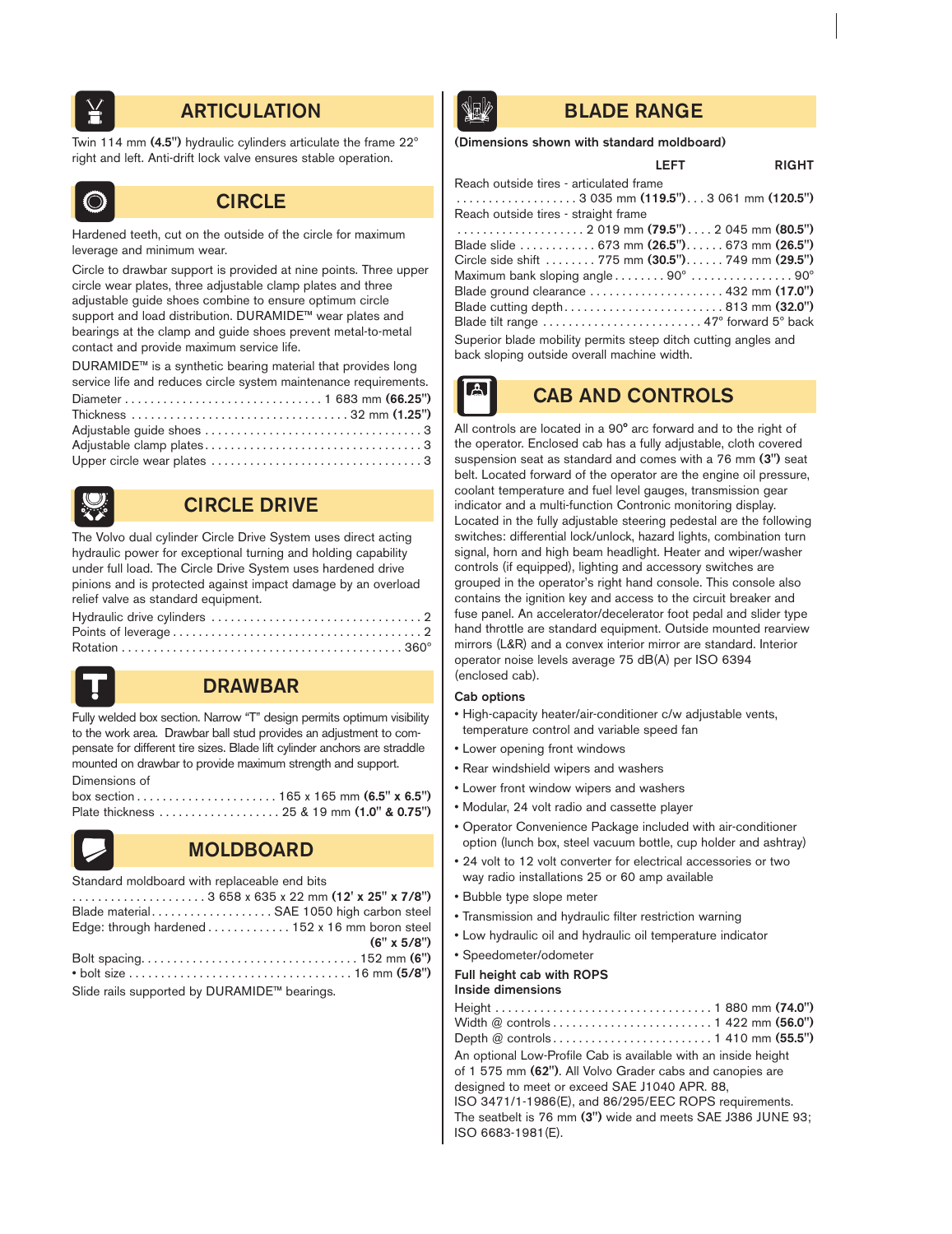#### LOAD-SENSING HYDRAULICS | THE CAPACITIES  $\overline{\mathbf{b}}$

Closed Center Hydraulic System senses load requirements and maintains system pressure 24 Bar (350 psi) above the load pressure.

System features industry standard control arrangement omplete with low effort, feathering type, short throw levers located on a fully adjustable steering pedestal.

System incorporates lock valves to prevent cylinder drift under load in the following circuits: blade lift, moldboard tilt, circle shift, wheel lean, circle turn and articulation.

Hydraulic system features include axial piston pump, pressure and flow compensated, variable displacement with high output for smooth multi-functioning.

The pump drive shaft is equipped with Perma Lube U joints. Maximum pressure. . . . . . . . . . . . . . . . . . 186 Bar (2,700 psi) Output 2200 RPM . . . . . . . . . . . 0-284 lpm (0-75 U.S. gpm) Filtration . . . . . . . . . . . . . . . . . . . . . . . . 10 micron spin-on type

| Fuel tank  378.5  100.0                             |
|-----------------------------------------------------|
|                                                     |
|                                                     |
|                                                     |
| Tandems (each)100.0 26.4                            |
| Hydraulic oil tank 134.0 35.4                       |
|                                                     |
| $-50^{\circ}$ C ( $-58^{\circ}$ F) approx 28.0. 7.4 |
|                                                     |
|                                                     |



# **ATTACHMENTS**

#### (Optional unless otherwise stated as standard equipment)

| <b>Snow</b>    |  |
|----------------|--|
| Hydraulic Wing |  |

| <b>I</b> IVUIUUIIU VVIIIU<br>• high-bench 2 177 kg             | $(4.800 \, lb)$<br>$(4,000 \, lb)$ |
|----------------------------------------------------------------|------------------------------------|
| One Way Snow Plow 1 065 kg<br>"V" Snow Plow                    | $(2,350 \, lb)$                    |
| • 2 743 mm (9'). 1 134 kg                                      | $(2.500 \, lb)$                    |
| • 3 042 mm (10') $\ldots \ldots \ldots \ldots \ldots$ 1 202 kg | $(2.650 \, lb)$                    |
| Earth<br>Dozer Blade                                           |                                    |
| • 2 438 mm (8'). 1 188 kg                                      | $(2.620 \, lb)$                    |
| • 2 743 mm (9'). 1 302 kg                                      | (2.870)                            |
| Front Mounted Scarifier807 kg                                  | $(1.780 \, lb)$                    |
| Mid-mount Scarifier  782 kg                                    | $(1.725 \, lb)$                    |
|                                                                | $(1.125 \, lb)$                    |
| Ripper/Scarifier, rear 1 306 kg                                | (2.880)                            |

#### Dimensions with standard equipment All dimensions are approximate